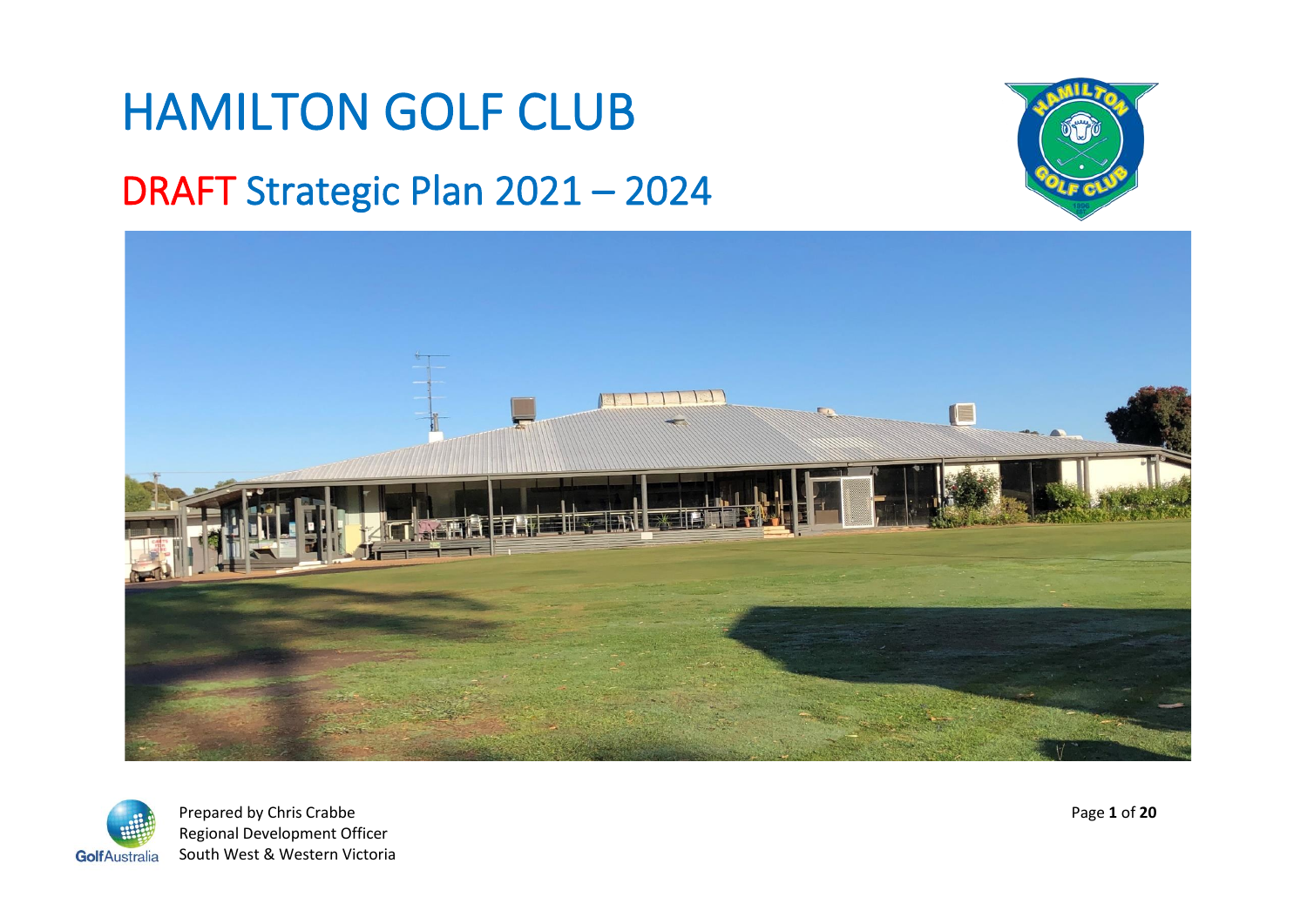# Why is it important to have a strategic plan?

Golf Club members elect club leaders and as such the elected individuals concerned can change on a regular basis through the Annual General Meeting election process. This process may therefore result in an inconsistency of approach and priorities and in effect can alter planned outcomes and depending on the election term for individuals, could also result in a transient management committee.

Having a strategic plan in place can help to safeguard the priorities of the club by providing a consistent common objective that all elected Management Committee members need to work continuously towards.

This new consistency will help focus resources in the areas identified by the membership as key priorities for the club and will assist in having members act on agreed common core objectives of the Hamilton Golf Club.

Having a strategic plan will also help set out a plan for achieving success. The future success of the club will not be judged by the size of this document but will be judged by the results that the plan generates.

By remaining faithful to the overall goals established within the strategic plan, the management committee can focus its attention on those priority areas. For each priority area an action plan and real targets can be drawn up and accounted for via the senior management team.

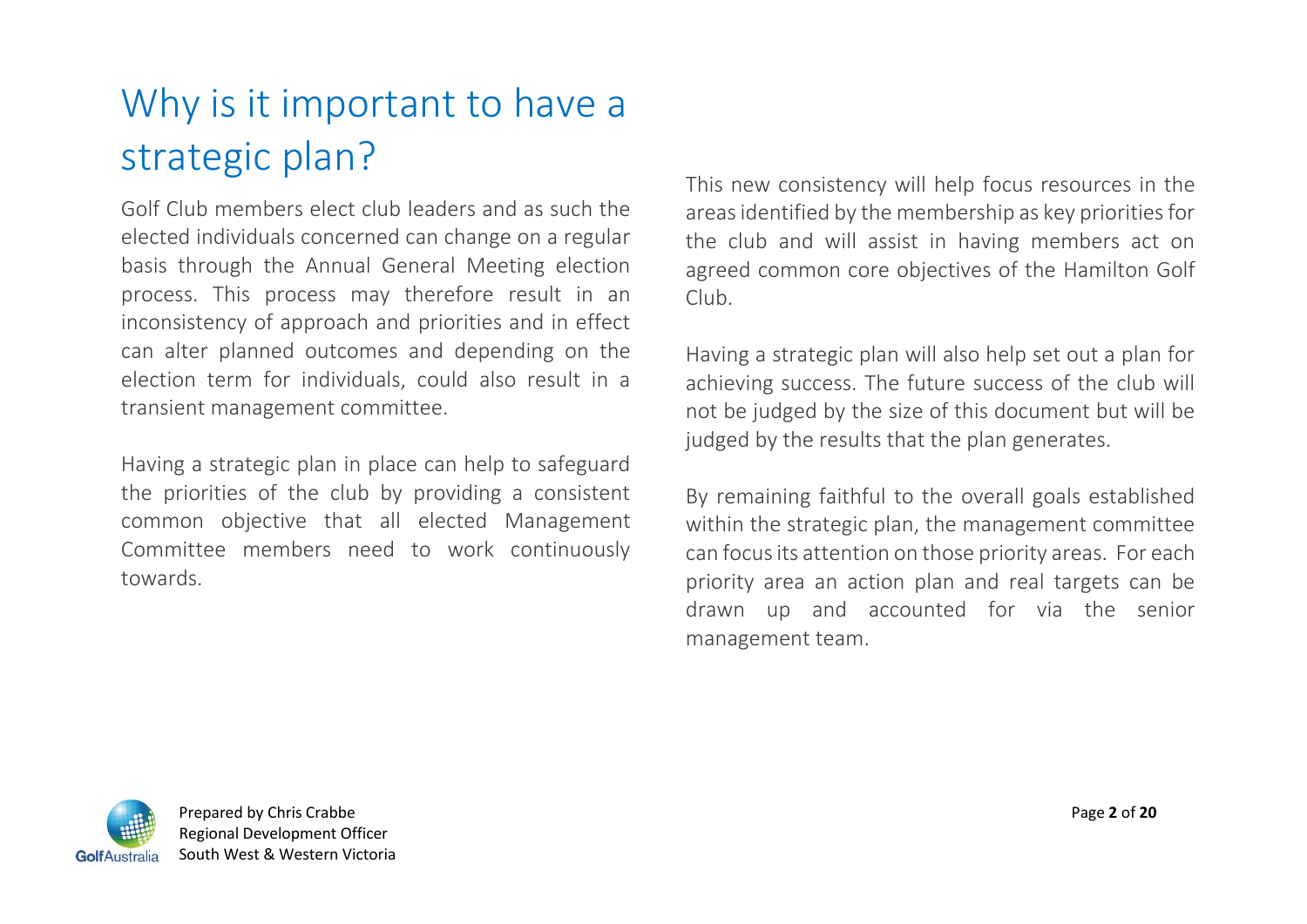### **Overview**

Hamilton is located in the Western Region of Victoria, is known as the wool capital of the world, and is well catered for in relation to indoor and outdoor sporting facilities.

The Golf Club is one of the oldest in Australia being formed on August  $5<sup>th</sup>$ , 1896 by a group of local men who had seen the game played during a trip to Scotland.

The original course was located on private land at Prestonholme before relocating in 1905 to a nine-hole layout on the current property with some of the original trees and fairways forming part of the current day course.

The course remained at 9 holes until 1933 when an 18-hole grass green course was opened. The original 86 acres remained the main area for the club until a further 60 acres were purchased in 1963 when an 18-hole championship layout was developed and opened in 1973.

The course itself is a picturesque parkland course on undulating land with part of the original 1906 clubhouse still in existence through several remodelling's and extensions over many years.

The club first joined the Victorian Golf Association in 1902 & Victorian Ladies Golf Union in 1907.

Hamilton GC Snapshot;

- An 18-hole grass green golf course & club house.
- Undulating parkland Golf Course.
	- o Men: Par 72, Scr 71, Slope Rating 120, 6070 Metres
	- o Women: Par 74, Scr 73, Slope Rating 121, 5259 Metres
- Current members: 120 women and 120 men plus 10 juniors
- Annual Subscriptions:
	- o Several membership categories are available providing flexibility for members to suit individual circumstances and demographics.
- Competitions;
	- o Tuesday (Beginners/Emerging)
	- o Wednesday (Women)
	- o Thursday (Men & women)
	- o Saturday (Men & Women).
- Committee Structure 17
	- o 6 Officers
	- o 11 Other Members
- Sub-Committees: Land sales. Ladies' Committee.
- Employees: 1 x General Manager, 2 x Greenskeeper



 Prepared by Chris Crabbe Page **3** of **20** Regional Development Officer GolfAustralia South West & Western Victoria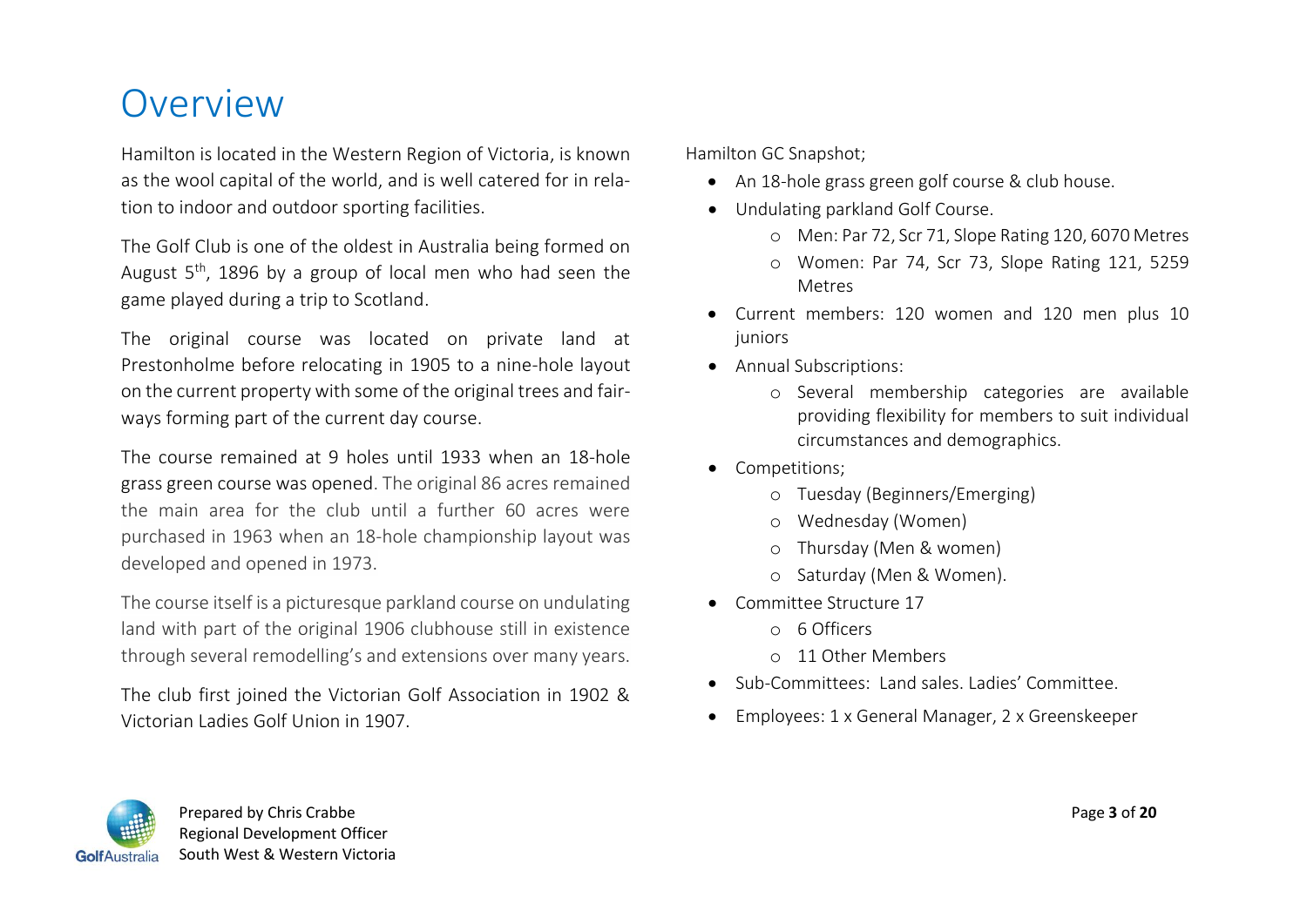### **Context**

Hamilton Golf Club has a strong, active membership base and are very proud of having a membership consisting of 50% men and women which is extremely unusual with the female membership base at the majority of clubs ranging between

15-25%.

The club employs a Manager to coordinate day-to-day clubhouse operations and two full-time greenskeepers who are supported by an apprentice and a committed group of volunteers who are proud of the club and ensure the course is presented in its best possible condition.

The clubhouse has recently had some upgrades under-



taken and provides club members with a great facility. It is also a popular venue for events and functions for the community, but there is a lot of scope to increase the utilisation and become a major community facility.

The golf course is a great asset and has improved significantly in recent years but as is the case with many regional golf courses, it is underutilised and heavily affected by the lack of

> drainage during the winter months.

> The governance structure of the club is very traditional, and the board has a desire to modernise and streamline its operations to spread the workload more evenly across the membership.

> By implementing a Strategic Plan, the committee has the opportunity to review all aspects of the club, identify some short-, medium- & longterm goals for the golf club,

build an action to support the growth and modernisation of club operations & facilities. This will also provide detailed supporting documentation for future external funding opportunities.



 Prepared by Chris Crabbe Page **4** of **20** Regional Development Officer GolfAustralia South West & Western Victoria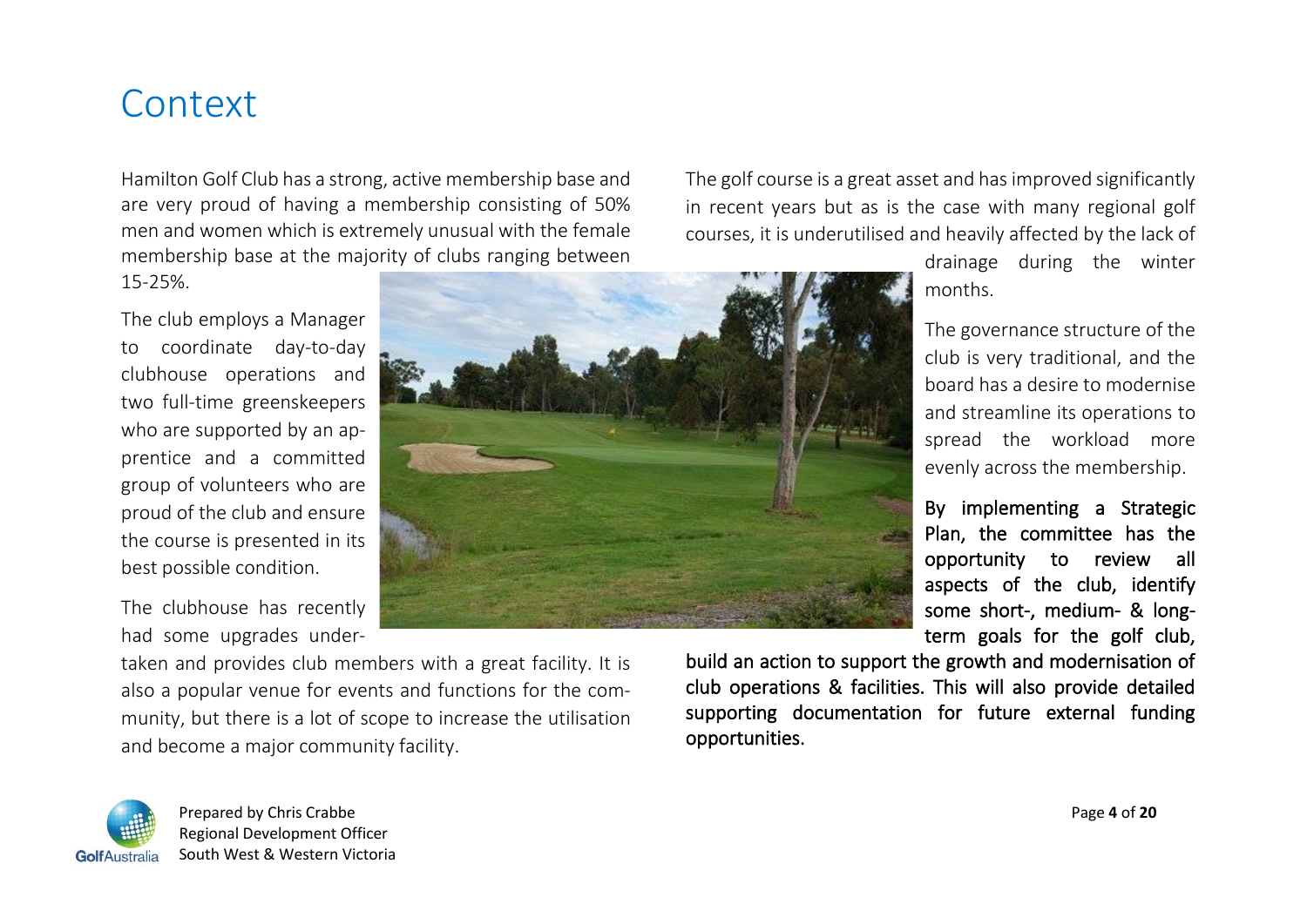# Strategic Planning

### Participants

Initial Working Party Date – January 2021 Mission / Vision / Values / SWOT / Strategic Priorities Identification

### Hamilton Golf Club

- Ian Ferguson President Mal Groves – Club Captain Adam Manson – Vice President Steven Giles – Board Member Roger Lewis – Board Member Liz Nichol – Women's President Robyn Holcombe – Women's Captain Pam King – Women's Treasurer Jo Forsyth – Club Member
- Enid Smith Club Member

#### Even Par Working Group

Robert Vecchiet Trevor Wathen Daniel Battista Sandra Colclough



 Prepared by Chris Crabbe Page **5** of **20** Regional Development Officer GolfAustralia South West & Western Victoria

#### Golf Australia

Chris Crabbe – Regional Development Officer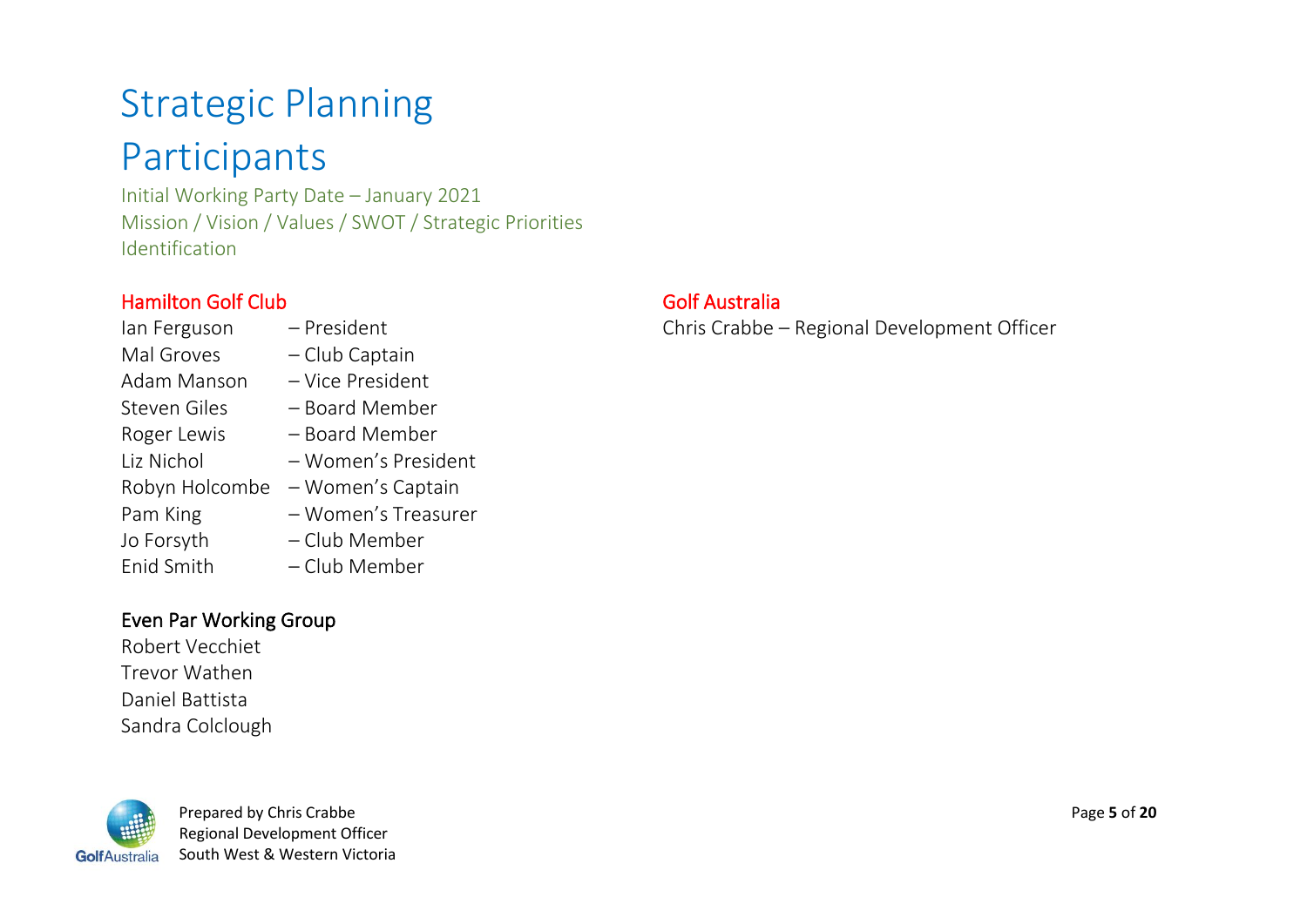### Organisational Structures

"Best Practice"

Large and medium sized clubs may have a General Manager to manage the day-to-day operations of the club. The General Manager is the de facto CEO and is responsible for the recruitment and management of the employees, under the direction of the Management Committee.

In smaller clubs the Management Committee will rely on their volunteers to be the operational component of the day-to-day activities of the club. Sometimes these volunteers will act in dual strategic and operational roles.

A Management Committee's role is to govern the organisation on behalf of its members. The committee will be the "Board of Directors" and at an AGM the voting club members appoint the Management Committee.

Beyond the appointments of the Management Committee, a club will likely want to appoint individuals into either Sub-Committees of the Management Committee, working groups or onto operational committees.

Sub Committees are appointed by the Management Committee and oversee elements of the strategy and to assist strategic issues.

Operational Committees are usually established by the General Manager to assist in the running of the operational aspects of the club, these committees deliver and implement the strategy of the club.

Working Groups may be established for short term projects as directed by the Management Committee.

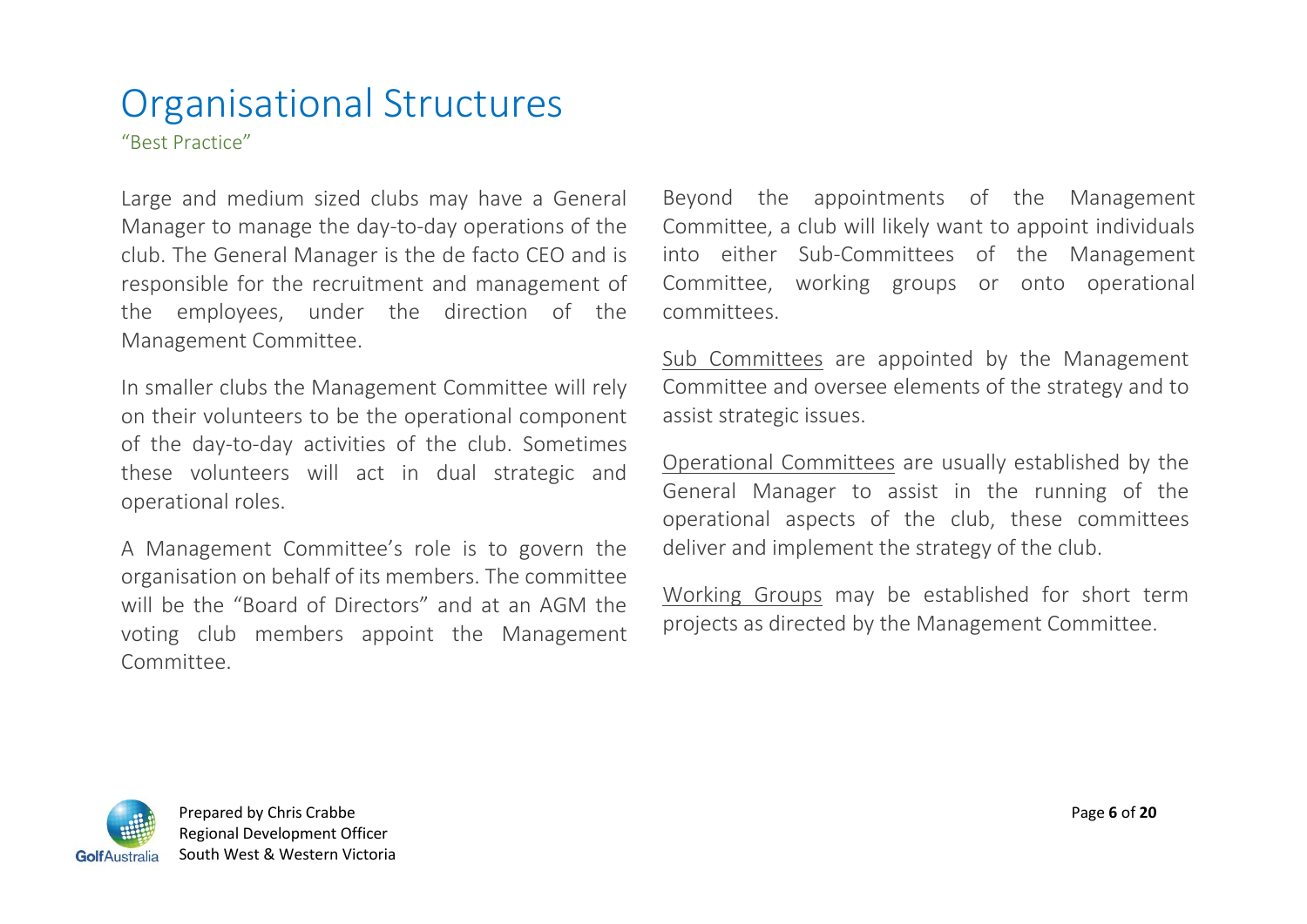### Current Club Structure

The Current Structure of the Hamilton Golf Club





Prepared by Chris Crabbe Page **7** of 20 Regional Development Officer GolfAustralia South West & Western Victoria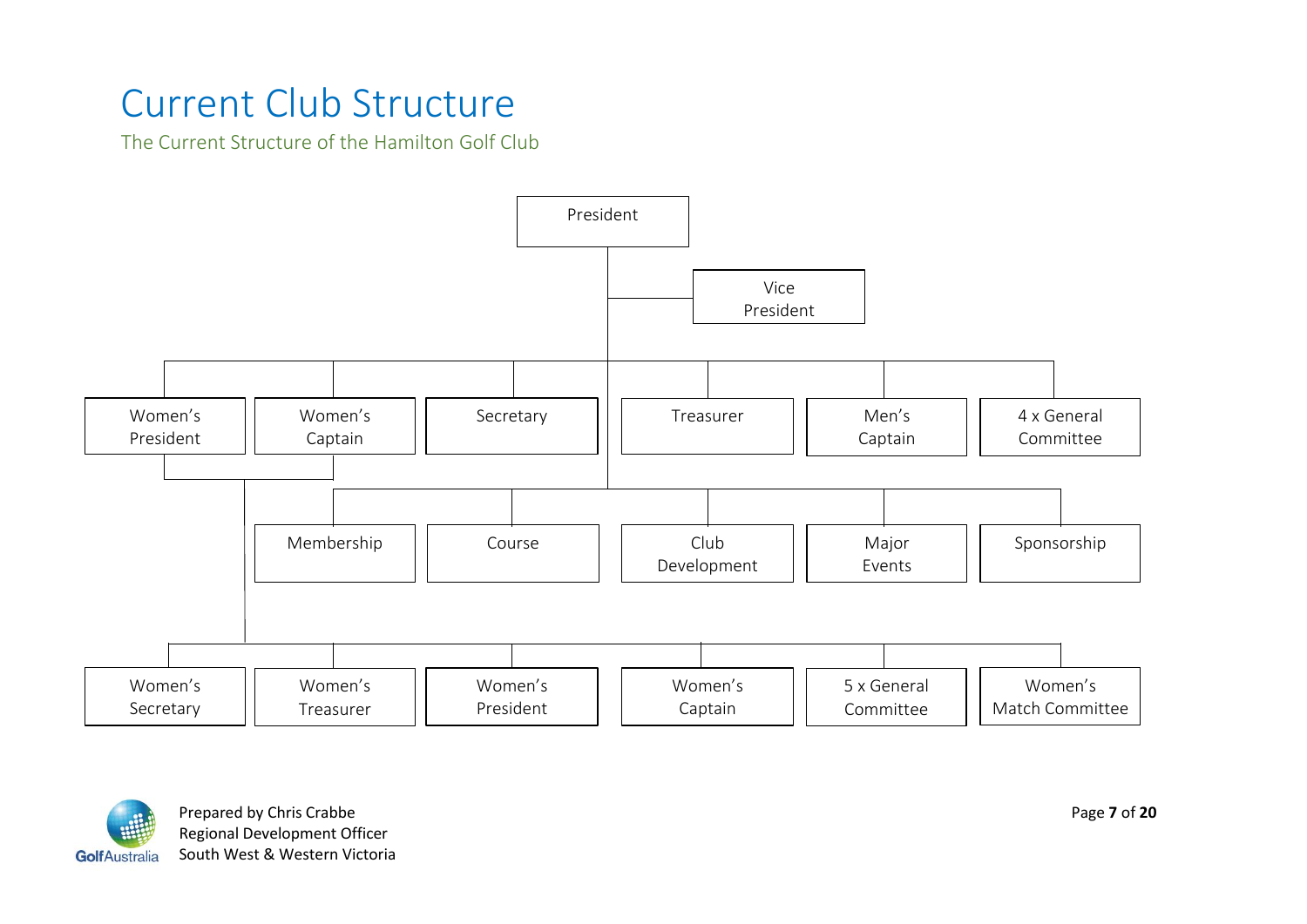# Current Position (2021)

#### The Present Mission of the Hamilton Golf Club

The planning meeting identified the following understanding of the club as at stands today:

#### Why do we exist?

- Golf
	- o Members
	- o Social
- Social Environment
- Employment
- Exercise
- Competitions
- Events
- Function Venue
- Community Facility
- Development Programs

#### For whose benefit, do we exist for?

- Members
- Visitors
- Community Groups
- Surrounding Community
- Local Economy
- WD Health
- Golf Australia

#### What are these current benefits?

- Health & Fitness
- Friendships
- Social Network
- Physical & Mental Well-Being
- Sense of Belonging.
- Commercial / Economic
- Competitive Environment

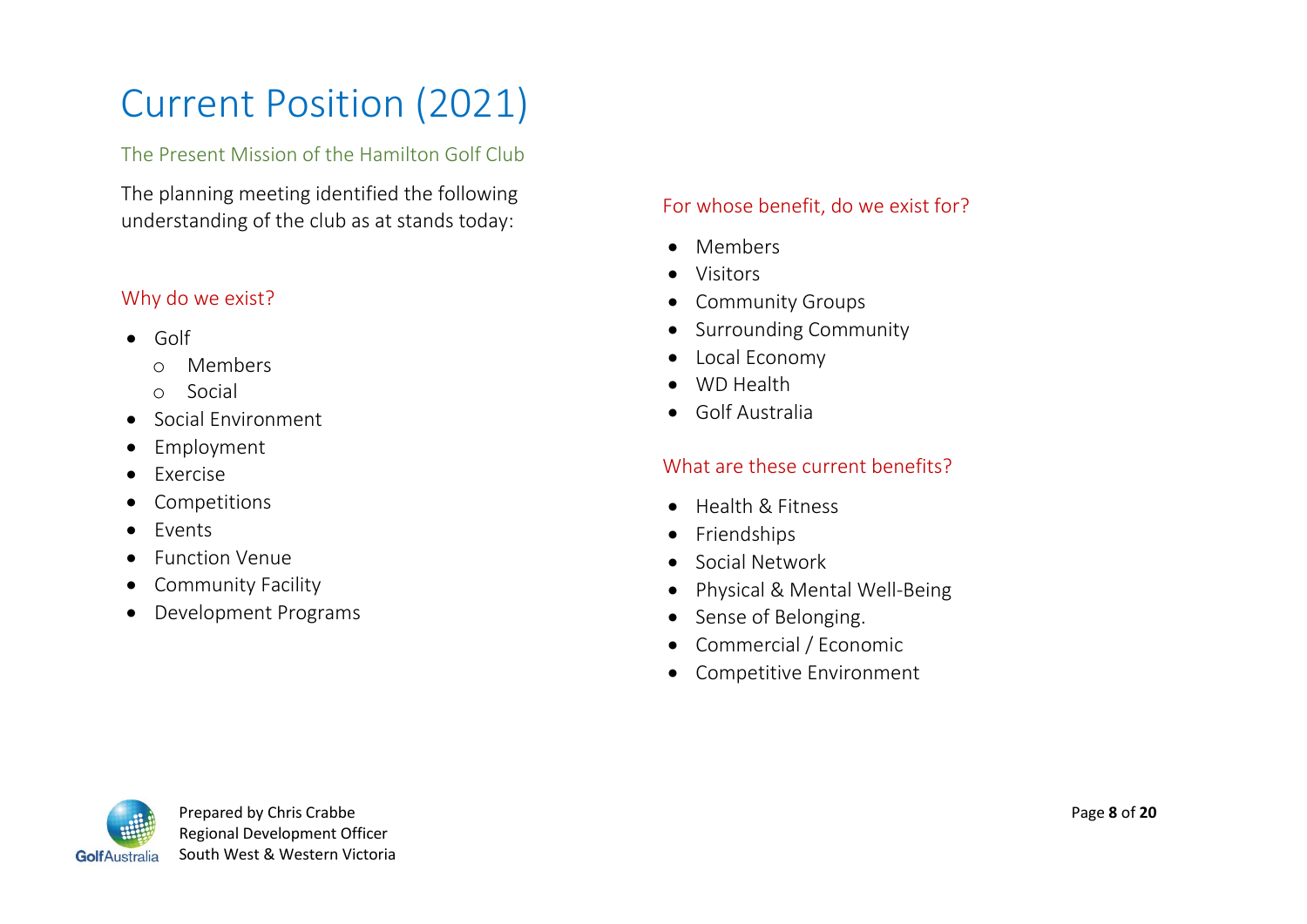# Future Position (2024)

The Vision of the Hamilton Golf Club

The meeting participants identified the following understanding of the club vision:

#### Where are we going?

- Increased Membership
- Increased Participation
- Increased Green Fees
- Younger Demographic
- Development Programs
- Financial Stability
- Improved Facilities
	- o Clubhouse
	- o Course
	- o Maintenance Shed
- United Structure
- Local Partnerships
- Improved Technology
- Flexible Fixture
- More game options.

### For whose benefit, do we exist for?

- Members
- Visitors
- Community Groups
- Surrounding Community
- Local Economy
- WD Health
- Golf Australia
- Local Clubs
- Local Businesses

### What are the future benefits?

- Efficient Operations
- Financial Sustainability
- Club Stability & Viability
- Progressive Mindset
- Modern Approach
- Member Retention
- Increased Community Awareness
- Increased Community Engagement
- Increased Function Use
- Increased Employment Opportunities

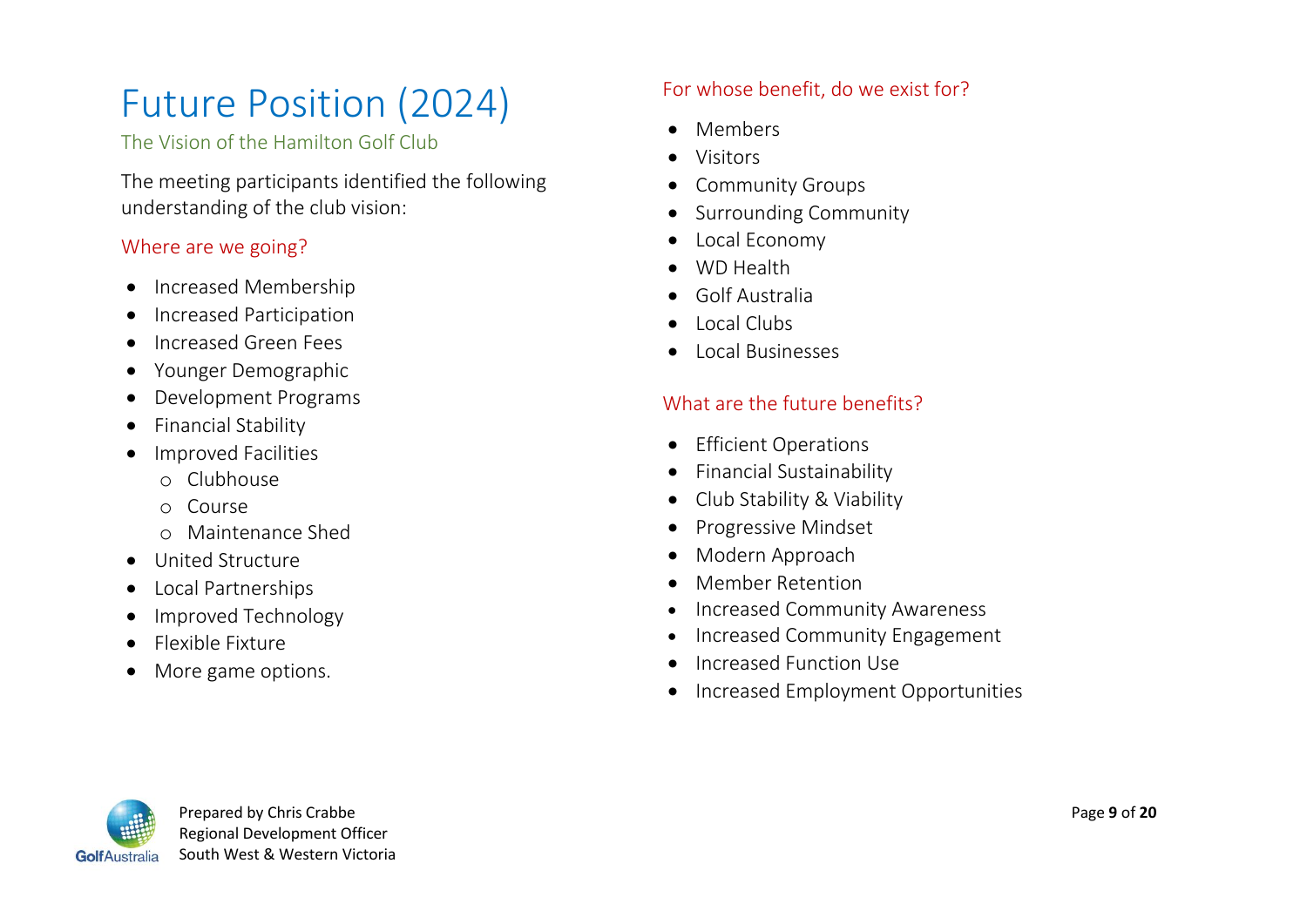### SWOT ANALYSIS

| <b>STRENGTHS</b>          | <b>WEAKNESSES</b>                                  | <b>OPPORTUNITIES</b>     | <b>THREATS</b>                 |
|---------------------------|----------------------------------------------------|--------------------------|--------------------------------|
| Location<br>$\bullet$     | <b>Organisational Structure</b><br>$\bullet$       | Sponsorship<br>$\bullet$ | Ageing Membership<br>$\bullet$ |
| Course                    | Culture<br>$\bullet$                               | History<br>٠             | <b>Ageing Community</b>        |
| Manager                   | Women's Program<br>$\bullet$                       | Local Partnerships       | Youth Sport Engagement         |
| <b>Professional Venue</b> | Timing (Weekdays)                                  | Development Program      | (Screens)                      |
| Friendships               | Low Revenue<br>$\bullet$                           | Timing (Weekends)        | <b>Other Sports</b>            |
| People                    | <b>External Perception of</b><br>$\bullet$<br>Golf | <b>Change Perception</b> | Clubhouse Usage                |
| <b>Beginner Programs</b>  |                                                    | Technology               | <b>COVID Recovery</b>          |
| 50% Male / 50% Female     | <b>Succession Planning</b><br>$\bullet$            | <b>Online Presence</b>   |                                |
| Women's Succession Plan   | <b>Filling Committee</b><br>$\bullet$<br>Positions | Local Schools            |                                |
| Major Events              | <b>Ageing Facilities</b><br>$\bullet$              | <b>Facility Usage</b>    |                                |
| <b>Fundraising</b>        | Communication                                      |                          |                                |
| Club Representation       | <b>Traditional Views</b><br>$\bullet$              |                          |                                |
|                           | <b>Clubhouse Opening</b><br>$\bullet$<br>Hours     |                          |                                |

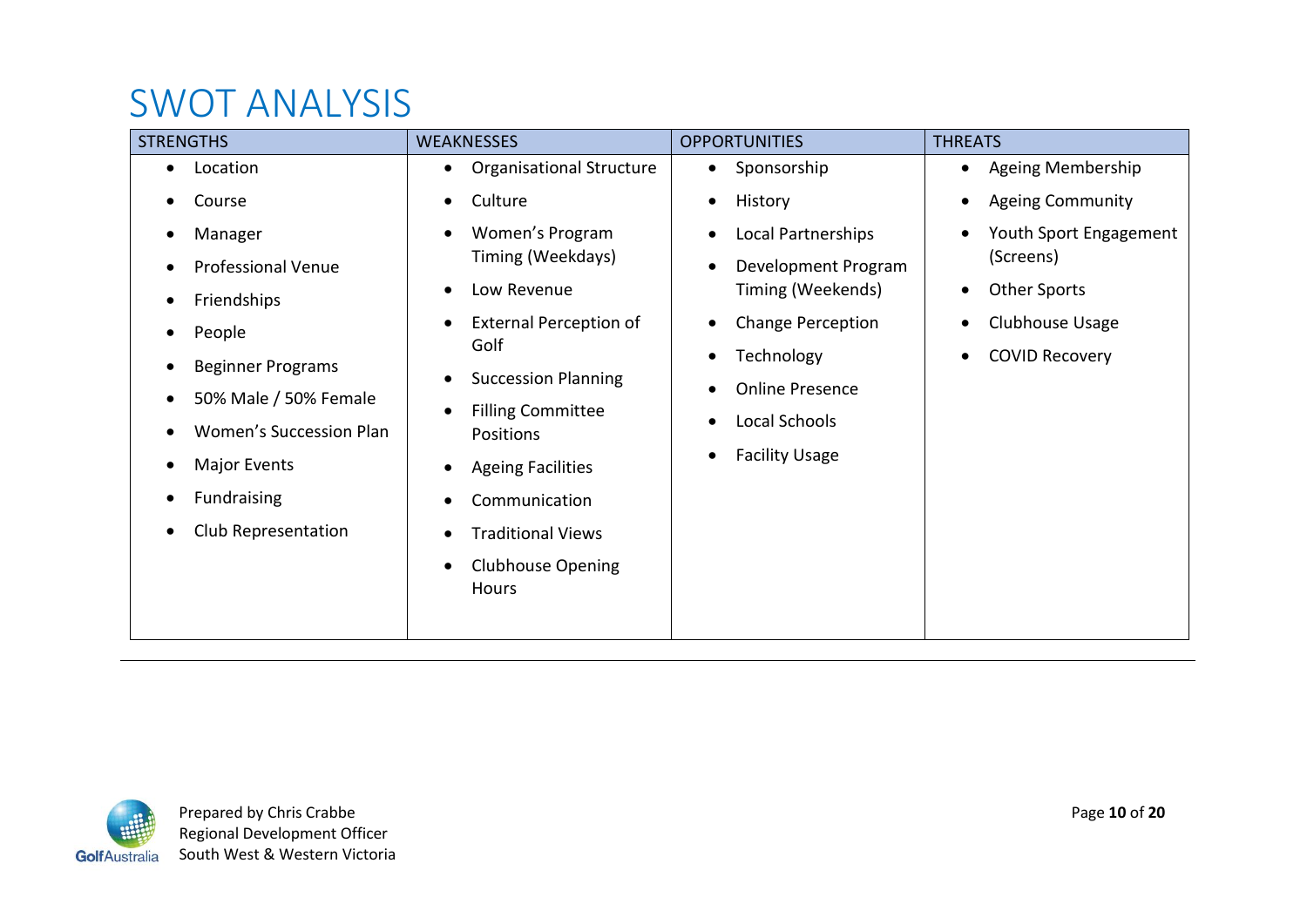### Club Statement & Values

Hamilton Golf Club 2021-2024

Through the Strategic Planning process that has been undertaken 2021, it is apparent from the information provided that the members and club needs to be more progressive. The Club wants to improve and understands that making good strategic decisions will facilitate positive change leading to increased opportunities.

### Mission Statement

*"The Hamilton Golf Club is a central, welcoming, strong & inclusive country Golf Club".* 

Vision Statement

*"The Hamilton Golf Club strives to become a family friendly, inclusive community facility promoting the enjoyment of golf".* 

### Our Values

*Honesty & Integrity Welcoming & Friendly Inclusion & Equality* 

*Respectful Progressive* 

Once agreed, the Club Statement should be displayed publicly and used in all opportunities of communication and, along with the Values, should become the "mantra" of the club when advocating itself.



 Prepared by Chris Crabbe Page **11** of **20** Regional Development Officer GolfAustralia South West & Western Victoria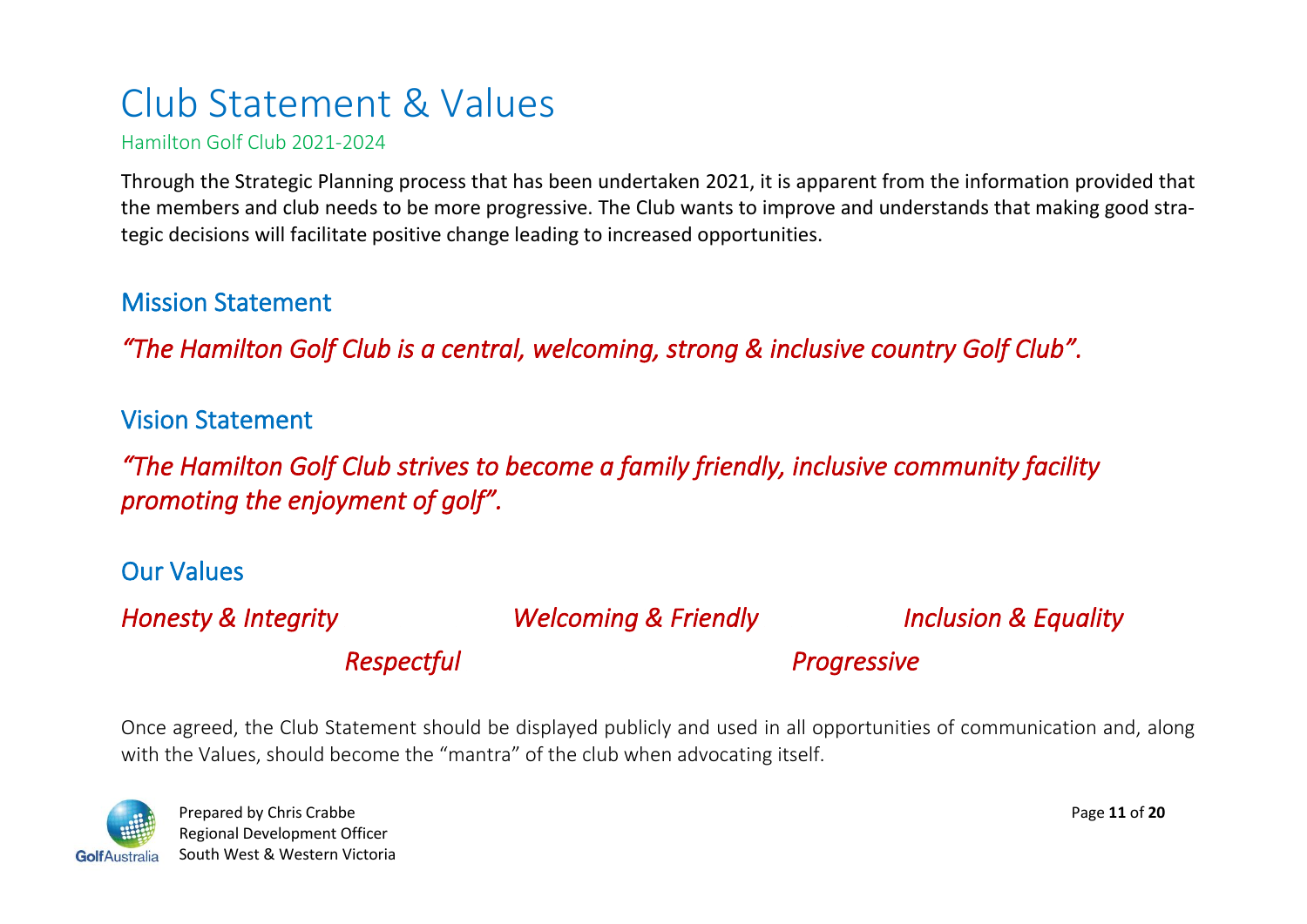### Strategic Pillars



**Pillars of Focus 2021 – 2024**



Prepared by Chris Crabbe **Page 12** of 20 Regional Development Officer Golf Australia South West & Western Victoria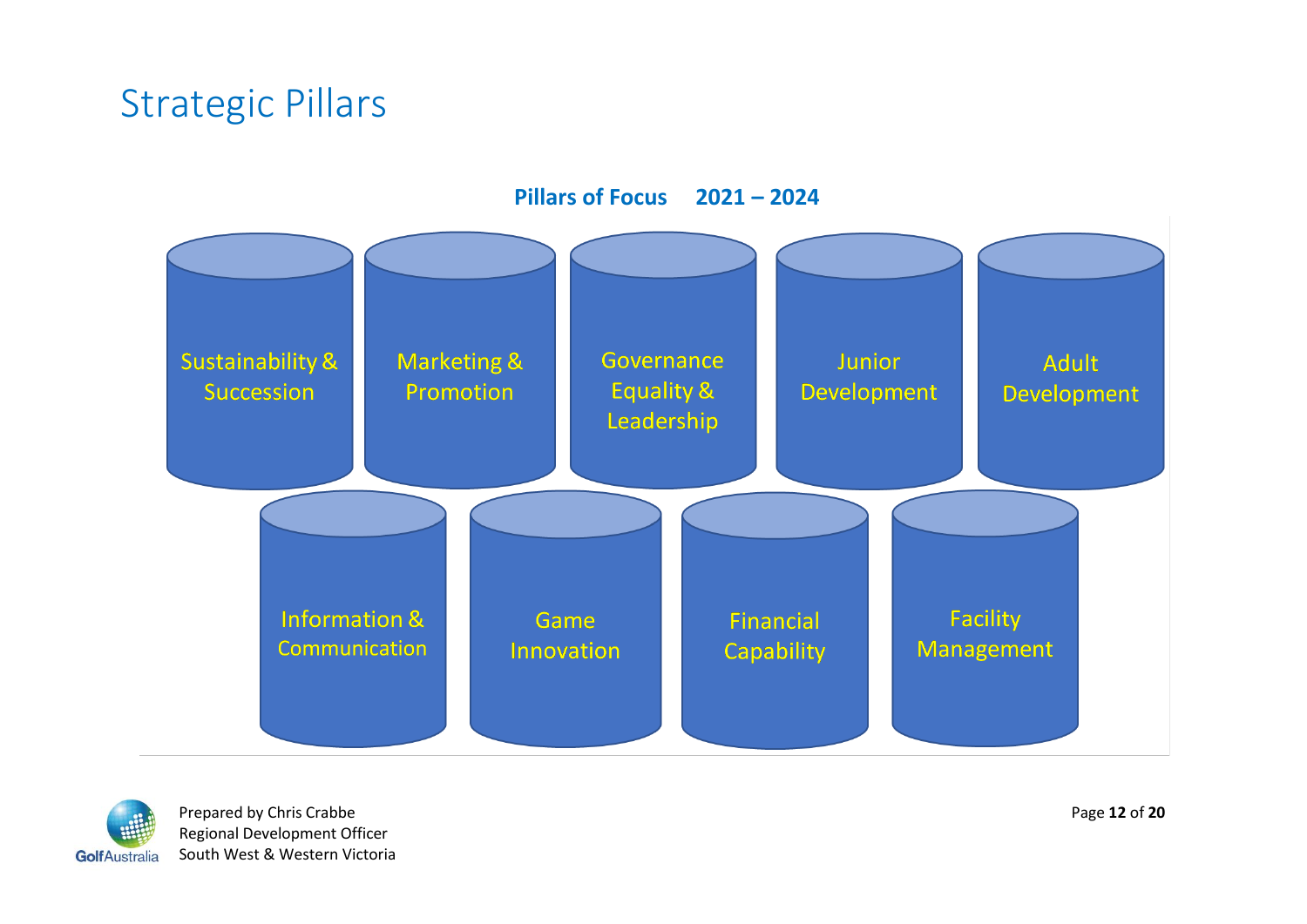# Identified Strategic Priorities

Of the Hamilton Golf Club

| <b>No</b>      | Category                    | <b>Title</b>               | Description                                                         |  |
|----------------|-----------------------------|----------------------------|---------------------------------------------------------------------|--|
|                | Governance & Leadership     | Club Structure &           | The Club has a traditional structure consisting of a Club board,    |  |
|                |                             | Documentation              | women's committee, and several other sub-committees.                |  |
|                |                             |                            | Documentation including the Constitution, role & responsibilities,  |  |
|                |                             |                            | policies & procedures are either non-existent or in need of review. |  |
| $\overline{2}$ | Information & Communication | Technology                 | The club is currently a "low-tech" operation and needs to           |  |
|                |                             |                            | investigate hardware and software options to move the club          |  |
|                |                             |                            | forward and increase the efficiency of the operations.              |  |
| 3              | Sustainability & Succession | <b>Succession Planning</b> | The club has no structured process to ensure board and sub-         |  |
|                |                             |                            | committee positions are filled.                                     |  |
|                |                             |                            | The women's committee have a succession process, but this is not    |  |
|                |                             |                            | utilised for all club committees.                                   |  |
| 4              | <b>Financial Capability</b> | Financial Sustainability   | While the club is in a sound financial position there are           |  |
|                |                             |                            | opportunities to expend and develop income streams to ensure        |  |
|                |                             |                            | the long-tern viability.                                            |  |
| 5              | <b>Facility Management</b>  | Course                     | While the course has significantly improved over the past few years |  |
|                |                             |                            | there is a desire to create a course masterplan to provide some     |  |
|                |                             |                            | future direction.                                                   |  |
| 6              | Junior & Adult Development  | Development Programs       | The club currently runs successful junior & women's beginner        |  |
|                |                             |                            | programs but there is a possibility to expand these programs and    |  |
|                |                             |                            | provide a structured pathway to membership                          |  |
|                | Marketing & Promotion       | Club Marketing             | Current marketing is primarily undertaken by the Club manager but   |  |
|                |                             |                            | there is an opportunity to develop a marketing plan to promote all  |  |
|                |                             |                            | areas of the club more effectively.                                 |  |



Prepared by Chris Crabbe **Page 13** of 20 Regional Development Officer GolfAustralia South West & Western Victoria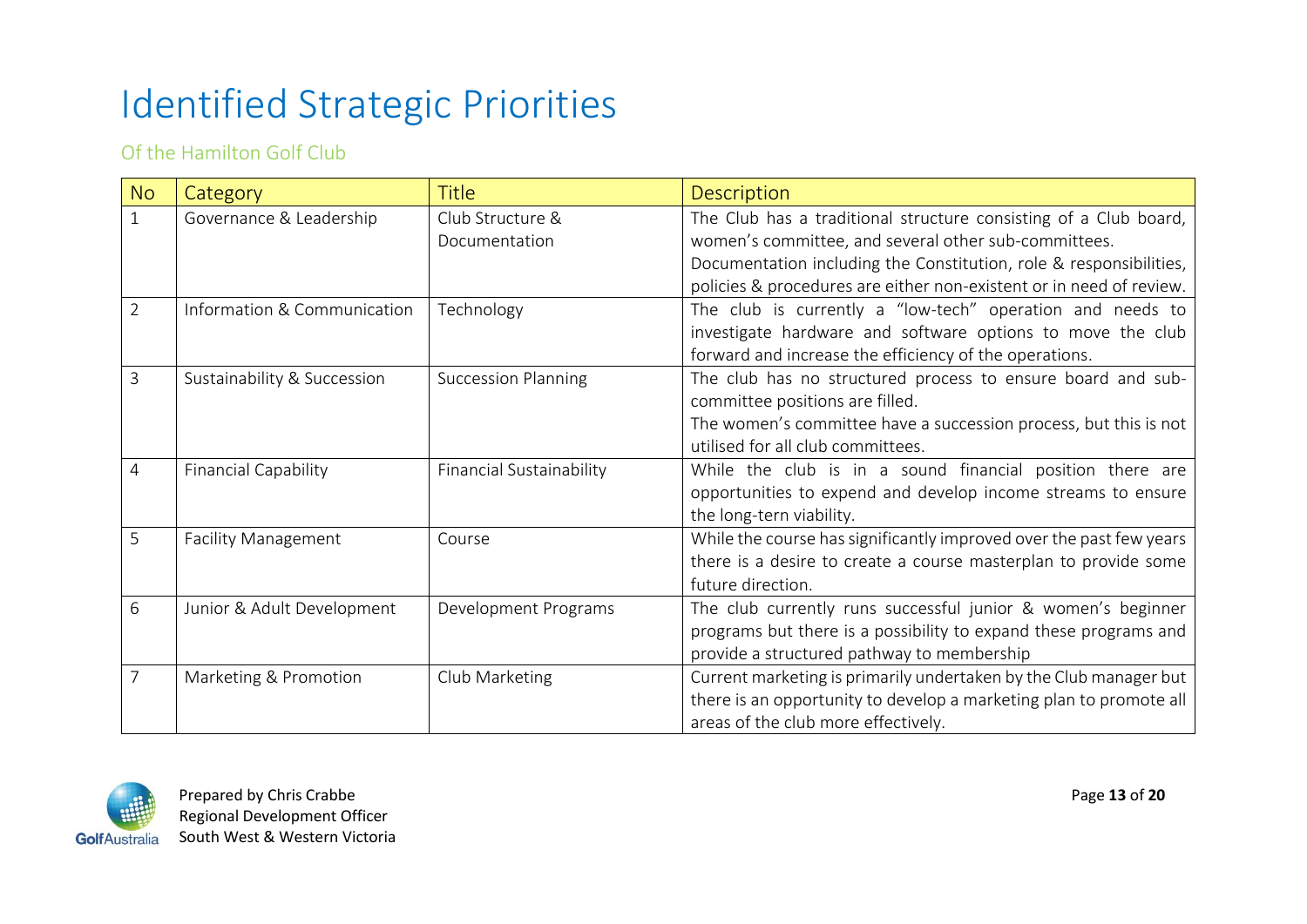# Identified Strategic Priorities cont.

#### Of the Hamilton Golf Club

| No | Category                    | <b>Title</b>                      | <b>Description</b>                                                   |  |
|----|-----------------------------|-----------------------------------|----------------------------------------------------------------------|--|
| 8  | Game Innovation             | Course & Fixture Flexibility      | Current competition and course options are very rigid & traditional. |  |
|    |                             |                                   | There is an opportunity to provide tee flexibility in competitions   |  |
|    |                             |                                   | and shorter game options.                                            |  |
| 9  | Information & Communication | Communication<br>Member<br>&      | Communication between the club and its members is regular but        |  |
|    |                             | Engagement                        | the lack of technology and awareness of peoples preferred            |  |
|    |                             |                                   | communication method results in ineffective communication.           |  |
| 10 | <b>Facility Management</b>  | <b>Buildings &amp; Facilities</b> | The club has a desire to upgrade the clubhouse facilities to attract |  |
|    |                             |                                   | more events and functions.                                           |  |
|    |                             |                                   | The maintenance facilities are very rundown and ideally would be     |  |
|    |                             |                                   | replaced in the coming years.                                        |  |
| 11 | <b>Facility Management</b>  | Asset Management                  | There is no asset management system in place to manage the           |  |
|    |                             |                                   | maintenance and replacement of machinery and other club assets.      |  |

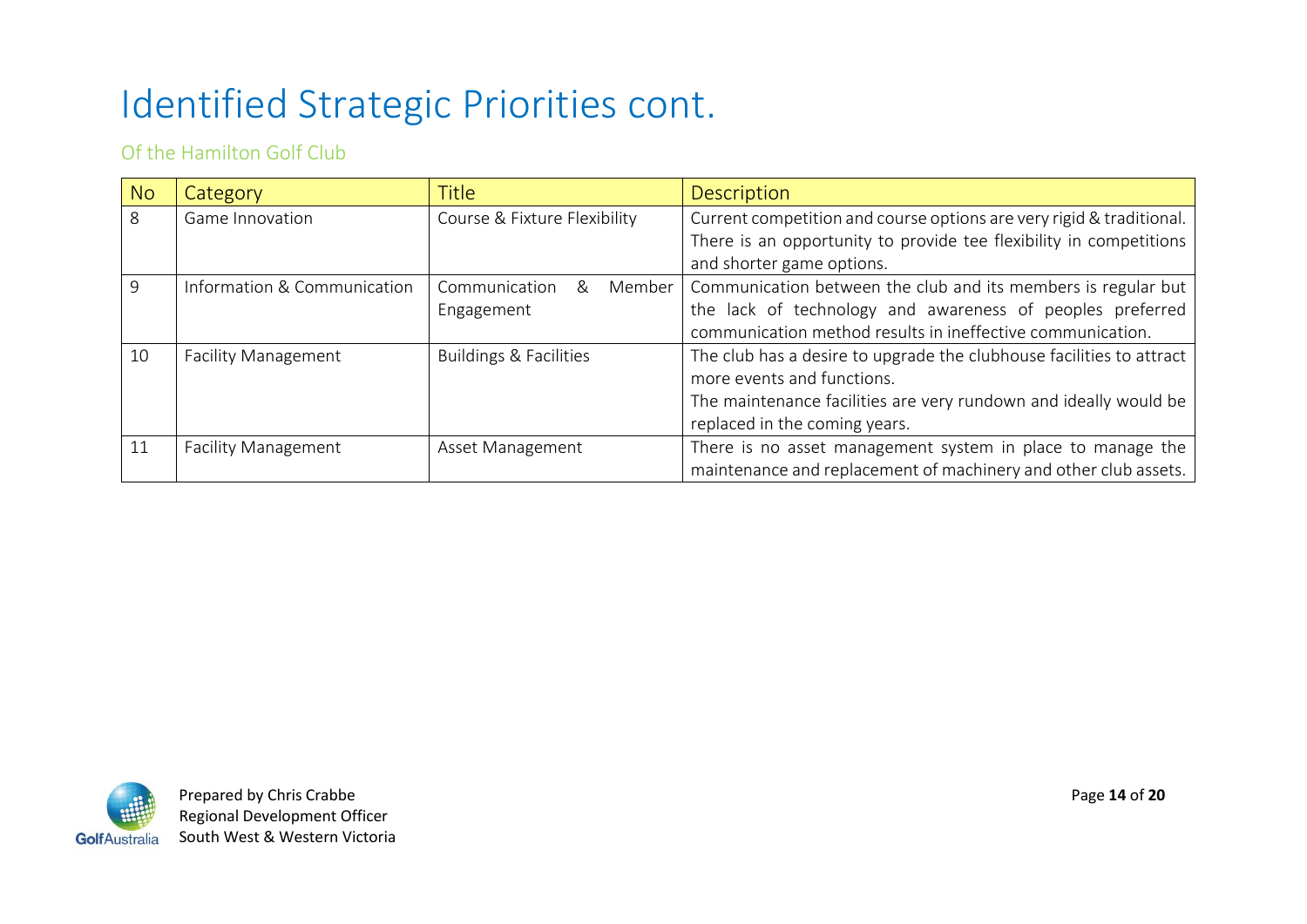### Strategic Priority #1 – Club Structure & Documentation

Key Focus Area: Governance & Leadership

# Pillar Leader:

| 2021                                                                                                                                                                                                                                                                                          | <b>Strategy</b>                                                                                                                                                                                                                                                                                                                                                                                                                                                                                                                  | 2024                                                                                                                                                                                           |
|-----------------------------------------------------------------------------------------------------------------------------------------------------------------------------------------------------------------------------------------------------------------------------------------------|----------------------------------------------------------------------------------------------------------------------------------------------------------------------------------------------------------------------------------------------------------------------------------------------------------------------------------------------------------------------------------------------------------------------------------------------------------------------------------------------------------------------------------|------------------------------------------------------------------------------------------------------------------------------------------------------------------------------------------------|
| Where we are now!                                                                                                                                                                                                                                                                             | How are we going to get there!                                                                                                                                                                                                                                                                                                                                                                                                                                                                                                   | Where we want to be!                                                                                                                                                                           |
| <b>Traditional Structure</b><br>$1_{-}$<br><b>Dated Constitution</b><br>2.<br>3. Minimal Documentation<br>in Place<br>Roles & Responsibilities<br>$\bullet$<br>By-Laws<br>$\bullet$<br>Policies & Procedures<br>$\bullet$<br>Terms of Reference<br>$\bullet$<br><b>Duplicated Roles</b><br>4. | 1. Review Current Club Structure and consider;<br>Smaller Board<br>$\bullet$<br>Sub-Committees with specific operational<br>$\bullet$<br>responsibilities.<br>Include Gender Equality Requirements<br>Modernise Constitution & Develop By-Laws<br>2.<br>Develop & Implement;<br>3.<br>Roles & Responsibilities for Individual Positions<br>$\bullet$<br>Terms of Reference for all Committee's<br>Policies for all areas of the Club<br>$\bullet$<br>Committee & Member Codes of Conduct<br><b>Succession Plan for Committee</b> | 1. One Club Board<br><b>Efficient Sub-Committee</b><br>Structure<br>Modernised<br>$\mathcal{R}$<br>Constitution & By-Laws<br>4. Roles & Responsibilities<br>for individuals and<br>committee's |



Prepared by Chris Crabbe **Page 15** of 20 Regional Development Officer Golf Australia South West & Western Victoria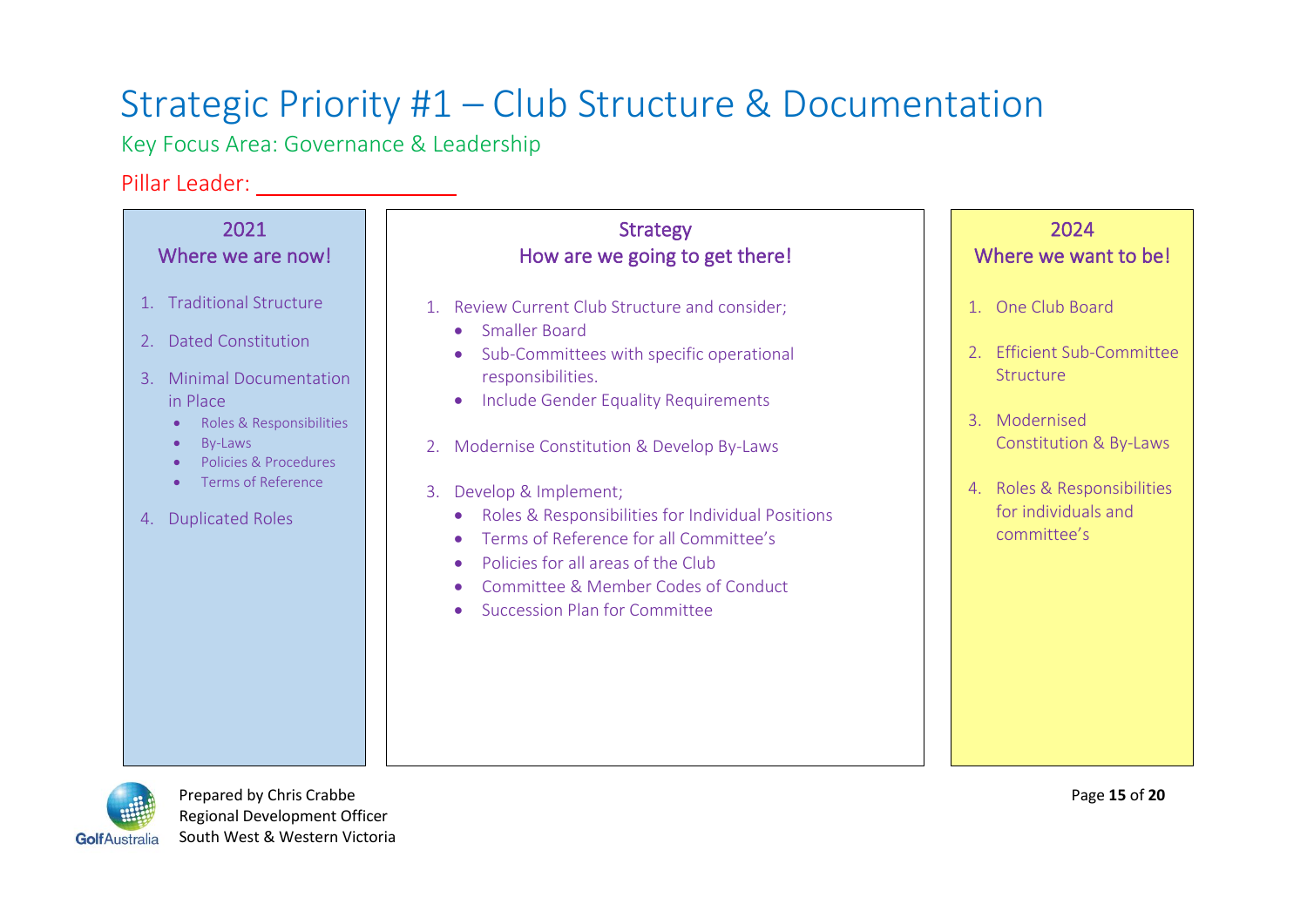# Strategic Priority #2 – Technology

Key Focus Area: Information & Communication

#### Pillar Leader:



 Regional Development Officer Golf Australia South West & Western Victoria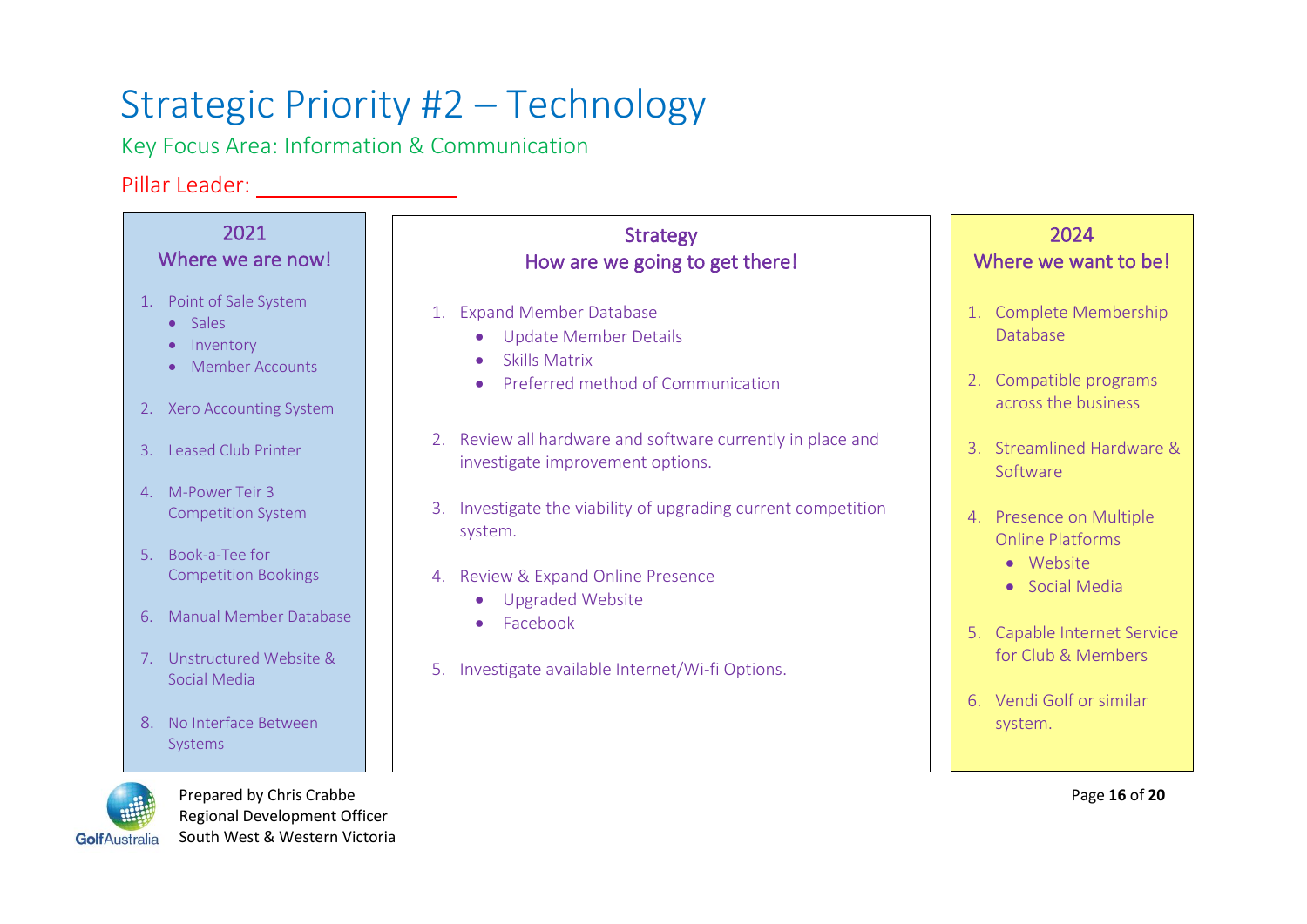### Strategic Priority #3 – Succession Planning

Key Focus Area: Sustainability & Succession

### Pillar Leader:

| 2021                                                                                                                                               | <b>Strategy</b>                                                                                                                                                                                               | 2024                                                                    |
|----------------------------------------------------------------------------------------------------------------------------------------------------|---------------------------------------------------------------------------------------------------------------------------------------------------------------------------------------------------------------|-------------------------------------------------------------------------|
| Where we are now!                                                                                                                                  | How are we going to get there!                                                                                                                                                                                | Where we want to be!                                                    |
| 1. Nothing in Place for Club                                                                                                                       | 1. Develop clear Roles & Responsibilities for all positions &                                                                                                                                                 | 1. Smaller Committees                                                   |
| <b>Board</b>                                                                                                                                       | Committees.                                                                                                                                                                                                   | 2. Role Clarity                                                         |
| 2. Women's succession<br>program in place.<br>3. 2 Year Terms on<br>Committee<br>4. Staggered Re-Elections<br>5. Current Vacancies on<br>Committee | 2. Review current governance structure.<br>3. Develop Induction document to assist incoming or<br>prospective Committee members.<br>4. Develop induction / handover process for Committee's &<br>Individuals. | 3. All Positions Filled<br>4. New Committee<br><b>Induction Process</b> |
|                                                                                                                                                    |                                                                                                                                                                                                               |                                                                         |



Prepared by Chris Crabbe Page 17 of 20 Regional Development Officer GolfAustralia South West & Western Victoria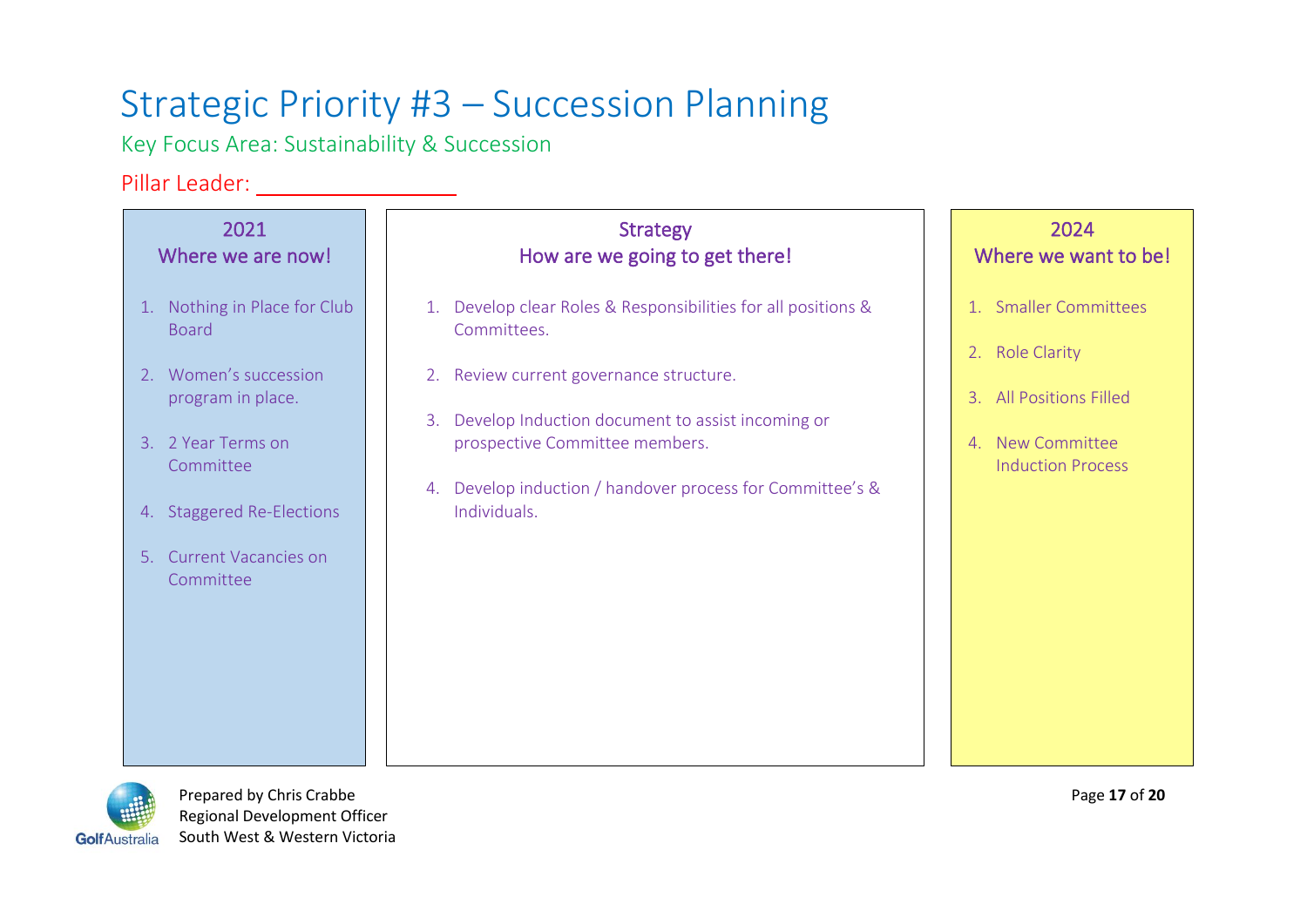# Strategic Priority #4 – Financial Sustainability

Key Focus Area: Financial Capability

### Pillar Leader: \_\_\_\_\_\_\_\_\_\_\_\_\_\_\_\_\_\_\_

| 2021<br>Where we are now!                                                                                                                                 | <b>Strategy</b><br>How are we going to get there!                                                                                                                                                                                                                                                                                                                                                                               | 2024<br>Where we want to be!                                                                                                                                                                                                                    |
|-----------------------------------------------------------------------------------------------------------------------------------------------------------|---------------------------------------------------------------------------------------------------------------------------------------------------------------------------------------------------------------------------------------------------------------------------------------------------------------------------------------------------------------------------------------------------------------------------------|-------------------------------------------------------------------------------------------------------------------------------------------------------------------------------------------------------------------------------------------------|
| 1. Financially sound<br>2. Injection from Land<br><b>Sales</b><br>3. Affected by COVID.<br><b>Function Revenue</b><br>Job Keeper<br>4. Revenue Increasing | 1. Assess Current Income & Expenses<br>2. Investigate & Develop Additional Income Streams<br>Functions<br>$\bullet$<br><b>Community Events</b><br>Conferences<br>$\bullet$<br>3. Investigate IT options for Clubhouse.<br>Develop & Implement Capital Contribution Procedure<br>4.<br>Prepare Project Budgets and plans in preparation for<br>5.<br>funding opportunities.<br>Develop Asset Management Plan for Machinery<br>6. | 1. Annual Budgets<br>2. Sustainable Income<br><b>Sources</b><br>3. Flexible<br>Function/Conference<br>Space<br>Designated Capital<br>4.<br><b>Budget</b><br><b>Financial Security</b><br>5.<br><b>Grant &amp; Funding</b><br>6.<br>Preparedness |
|                                                                                                                                                           |                                                                                                                                                                                                                                                                                                                                                                                                                                 |                                                                                                                                                                                                                                                 |



Prepared by Chris Crabbe **Page 18** of 20 Regional Development Officer GolfAustralia South West & Western Victoria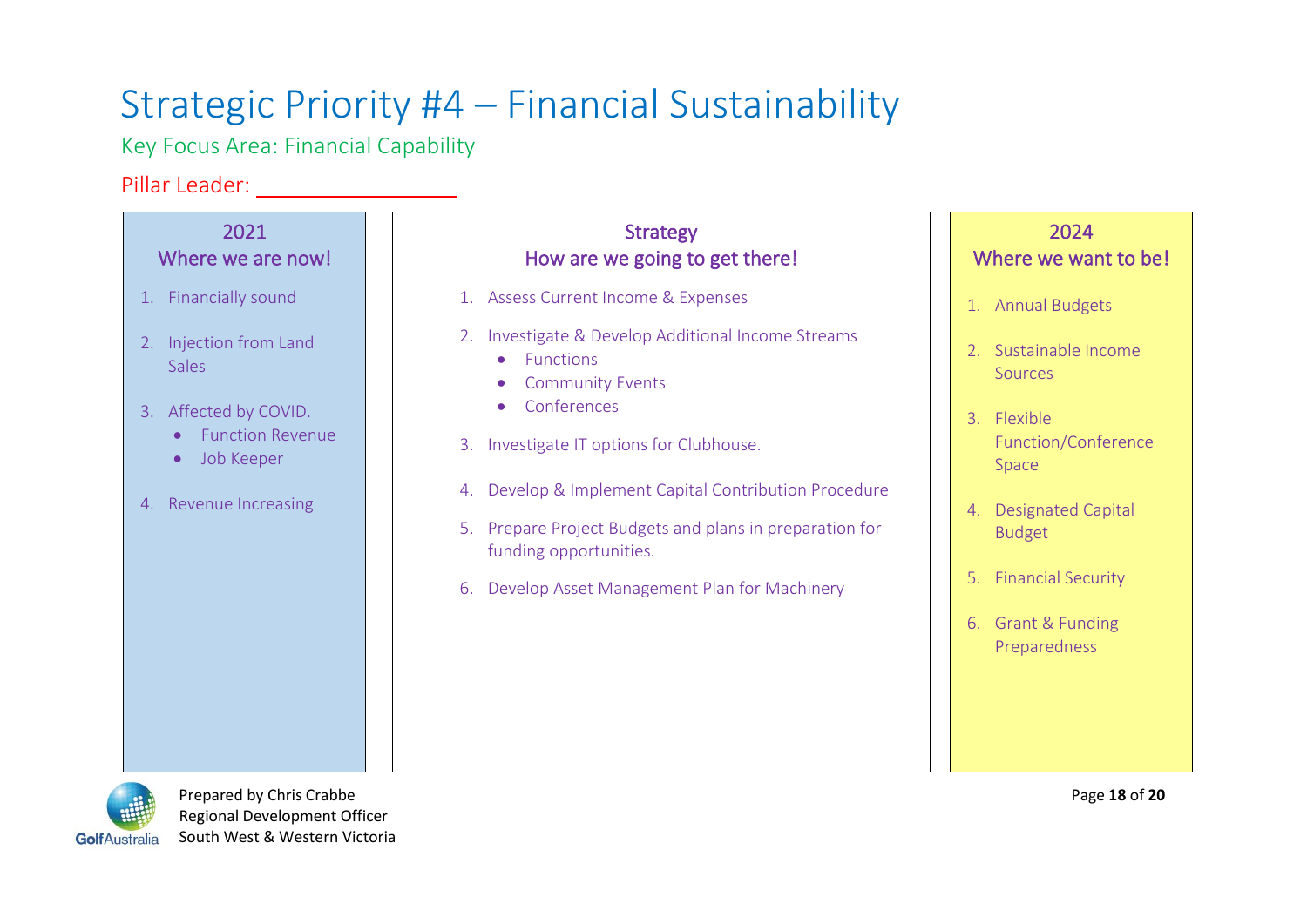# Strategic Priority #5 – Golf Course

Key Focus Area: Facility Management

### Pillar Leader:

| 2021<br>Where we are now!           | <b>Strategy</b><br>How are we going to get there! | 2024<br>Where we want to be!                    |
|-------------------------------------|---------------------------------------------------|-------------------------------------------------|
| 1. Very Good Course                 | 1. Develop new Course Masterplan.                 | 1. Updated Course Plan                          |
| 2. Access to Water                  | 2. Investigate Funding Opportunities              | 2. Winter Proof Course                          |
| 3. Fully Irrigated                  | 3. Implement Defined Cart Areas & Usage Procedure | • Drainage, etc.                                |
| 4. On-Course Toilets                | 4. Develop Annual Course Maintenance Plan         | Premier Course in the<br>$\mathbf{B}$<br>Region |
| 5. Perrett Plan 80-90%<br>complete. | 5. Develop Volunteer Management Plan              |                                                 |
| 6. 8-Month Course                   |                                                   |                                                 |
| 7. Drought Proof                    |                                                   |                                                 |
|                                     |                                                   |                                                 |
|                                     |                                                   |                                                 |
|                                     |                                                   |                                                 |
|                                     |                                                   |                                                 |



Prepared by Chris Crabbe Page 19 of 20 Regional Development Officer GolfAustralia South West & Western Victoria